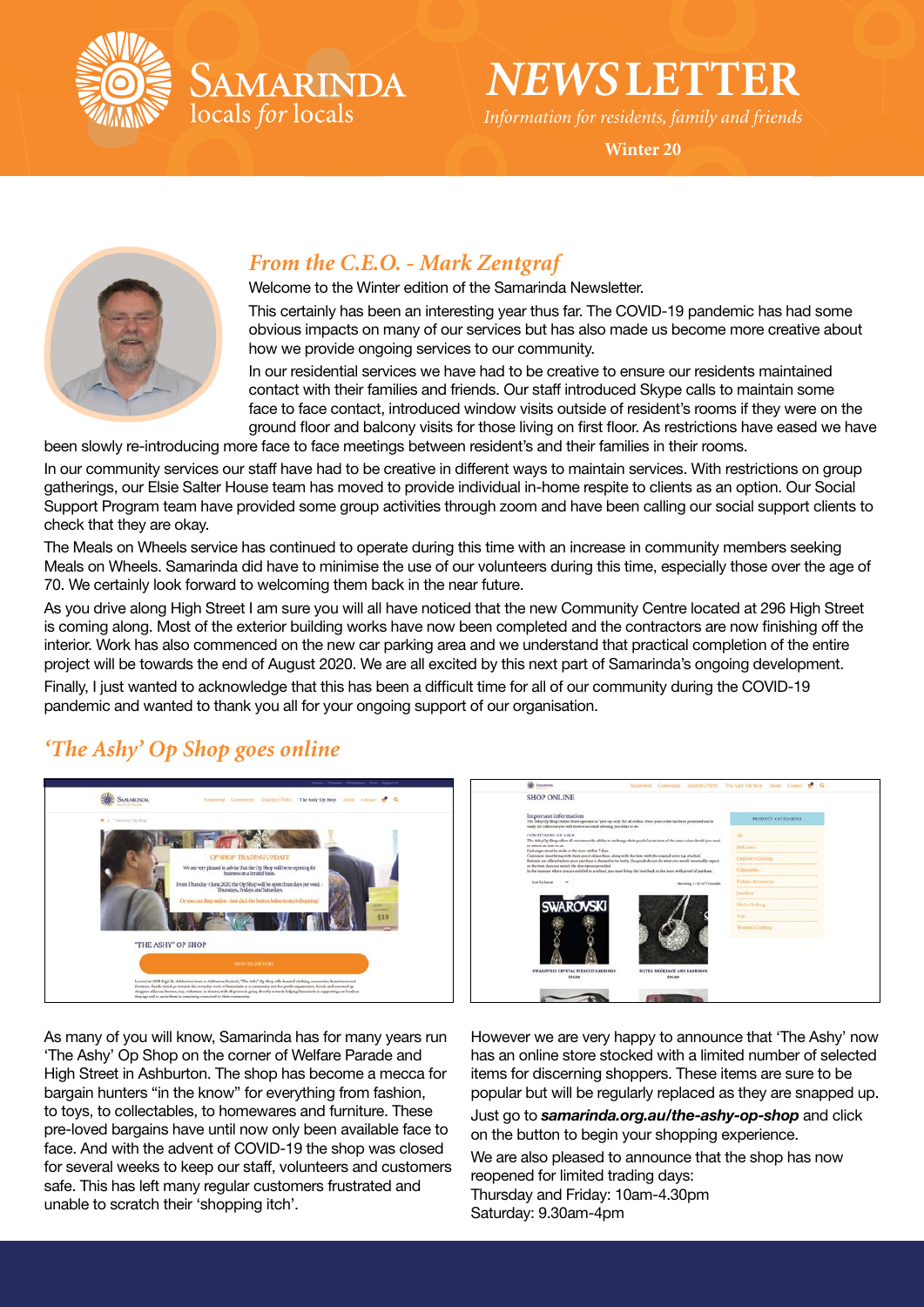#### *World Elder Abuse Awareness Day 2020*

Elder abuse is any act which causes harm to an older person and is most often carried out by someone they know and trust, such as a family member or friend. The abuse may be physical, social, financial, psychological or sexual and can include mistreatment and neglect. Rates of elder abuse are under-reported, but the Australian Institute of Family Studies estimates up to 14 per cent of older people in Australia are affected.

Monday 15th June was World Elder Abuse Awareness Day (WEAAD). Samarinda, along with other organisations world wide, engaged residents, clients and staff to highlight the importance of the rights of older people, as prevention against mistreatment and harm occurring in their communities.

In support of clients and residents feeling safe in their communities, staff signed up to 'I Say No to Abuse' and dressed in purple. Thank you to Kaylene Cahill from Elder Rights Advocacy (ERA) who facilitated two information sessions with residents to provide information on rights as a recipient of care, including in the current context of COVID-19. Kaylene also spoke to residents about a free advocacy support service offered by ERA to residents.

Thank you to Charles and Lourdes for baking up some yummy morning and afternoon tea for residents and to everyone that joined in and dressed in purple - especially to our Community Support Workers who sent in their selfies to show their support.



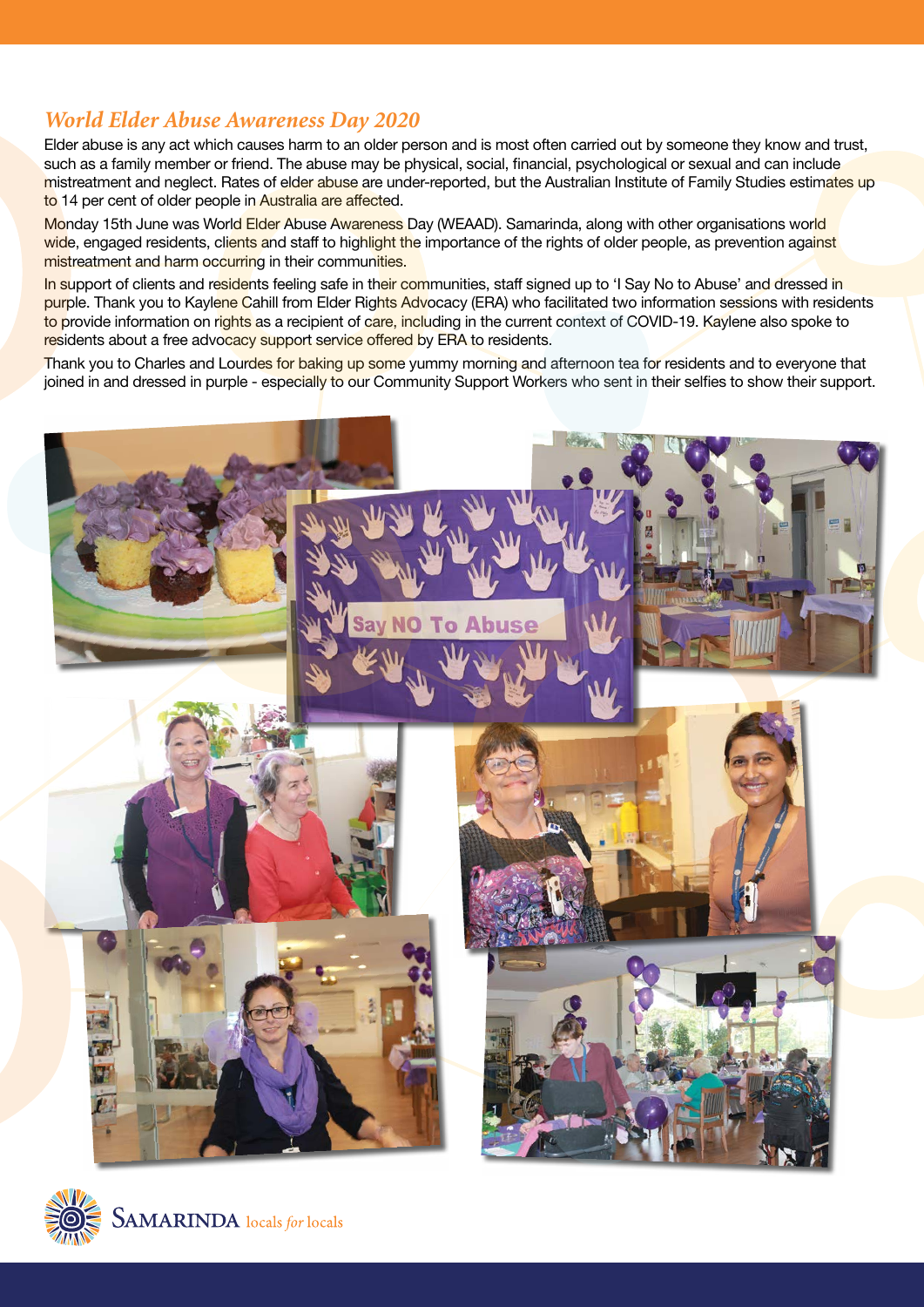## *A big 'Thank You' to our volunteers*

Samarinda enjoys the assistance of over 200 volunteers across many aspects of our operation. May 18-24 was National Volunteer Week, so as a small token of our appreciation for the massive amount of work that our volunteers do, Samarinda provided them with a commemorative pen.

As Community Services Manager, Sandra Bygrave said in her letter to the volunteers, "This year has been another year of success for Samarinda, with considerable growth and diversification in service offerings for our local community. This could ONLY have been achieved with each and every one of you!

COVID-19 has presented an unexpected challenge and once again, you awesome people have stood beside us in responding to some new needs.

We are looking forward to having a celebration with you all once the social restrictions are lifted and our new Community Centre is finished."

## **NATIONAL 18-24 MAY 2020 CHANGING COMMUNITIES. WEEK CHANGING LIVES.**



#### *Mother's Day celebrations*

Even COVID-19 couldn't completely dampen the enjoyment of Mother's Day for the Samarinda residents. The ladies enjoyed a special lunch and received dozens of deliveries of flowers and gifts from family and friends. Not to mention the many photos sent to them. In addition all the mothers received a special hand-made pot plant from Samarinda to help them celebrate their special day. Overall the day was a great success enjoyed by all!